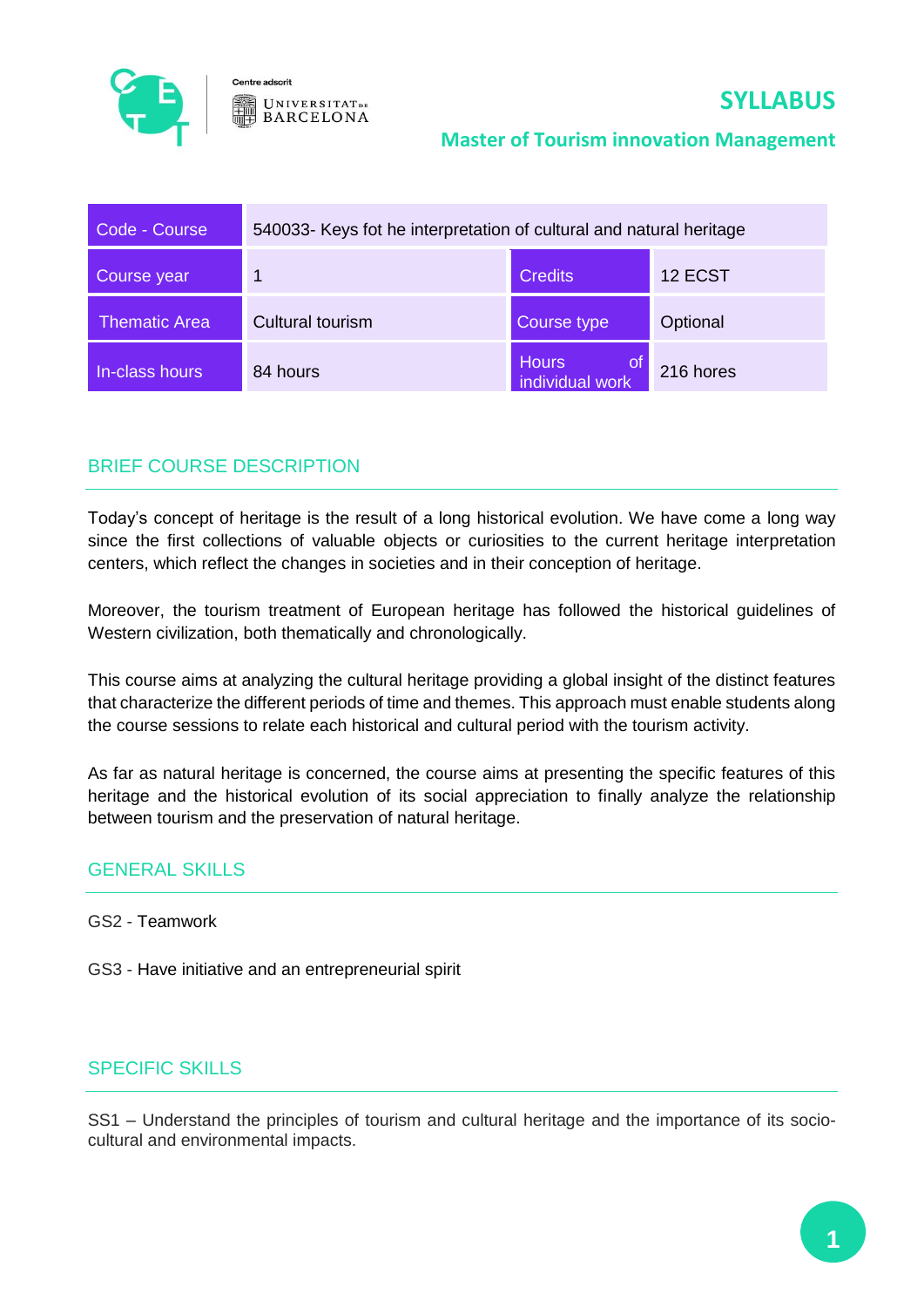

# **SYLLABUS**

#### **Master of Tourism innovation Management**

SS3 – Develop and apply innovative methods and instruments of territorial planning, tourism destination management and tourism spaces management.

SS8 – Master the foundations and technics of heritage education and apply them to tourism.

### ACADEMIC CONTENT

#### **1. Keys to interpreting cultural heritage.**

- 1.1. Cultural tourism and cultural heritage.
- 1.2. Heritage as a tool for social training and professional objective.
- 1.3. Cultural heritage in the European context: museums.
- 1.4. Keys to discovering art.
- 1.5. Keys to interpreting the classical, medieval and modern worlds.
- 1.6. Case studies on cultural heritage.

#### **2. Keys to interpreting natural heritage.**

- 2.1. Natural heritage in the Catalan and European contexts.
- 2.2. Tourism and landscape.
- 2.3. Heritage landscapes: Landscape charters.
- 2.4. Garden tourism.
- 2.5. Case studies on natural heritage.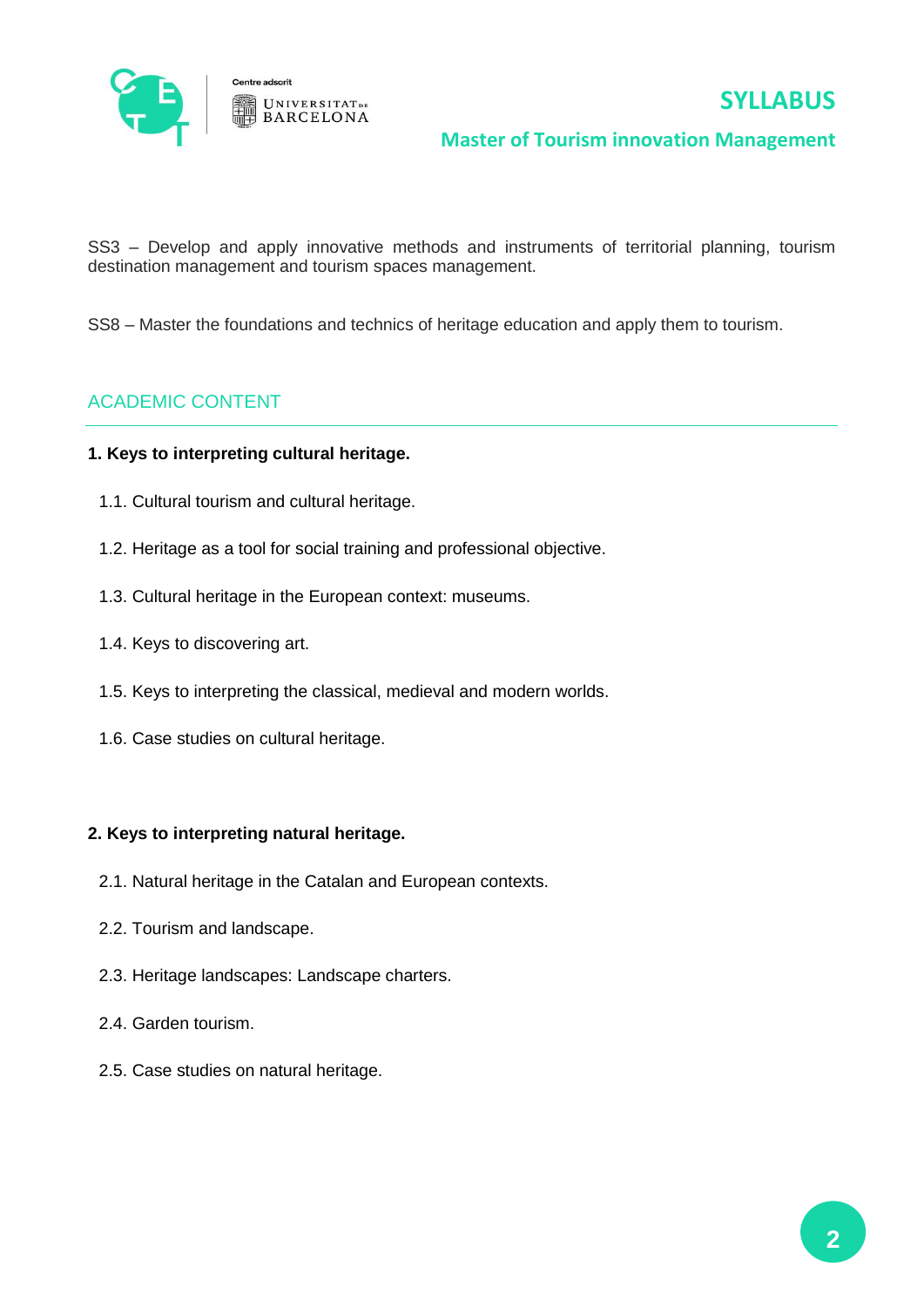

#### **Master of Tourism innovation Management**

### LEARNING METHODOLOGY

The course learning methodology is based on explanation and presentation of concepts and ideas, complemented with practical examples and applied case studies besides group discussions and both in-class and autonomous activities.

Class participation and discussion on the proposed topics will be especially encouraged. The student's collaboration with the assigned readings and exercises is essential to achieve dynamic class participation with well-founded, agile contributions.

Research and documentation spirit will be fostered together with the ability to work autonomously, by means of exercises and assignments to be done both inside and outside the classroom.

#### ASSESSMENT SYSTEM

The evaluation process determines the degree of a student's achieved learning with regards to the competencies of the course in hand.

Students are able to request to be evaluated via a system of continuous assessment along the academic year or a single assessment at the end of the established period of time.

**Continuous Assessment** consists of the evaluation of the teaching-learning process based on the continuous monitoring of the student's performance through the acquired comprehension, coursework and exams. Attending a minimum of 80% of the classes is required to follow this system.

**Single Assessment** consists in the evaluation of the student's learning administered at the end of the established period of time. This system of evaluation is available for all students that provide appropriate proof of their inability to regularly attend class. This assessment is determined based on the learning evidences proven through this evaluation.

| <b>Evaluation systems</b> | <b>Continuous</b> | <b>Single</b> |
|---------------------------|-------------------|---------------|
| Activity 1 (individual)   | <b>30 %</b>       | 40%           |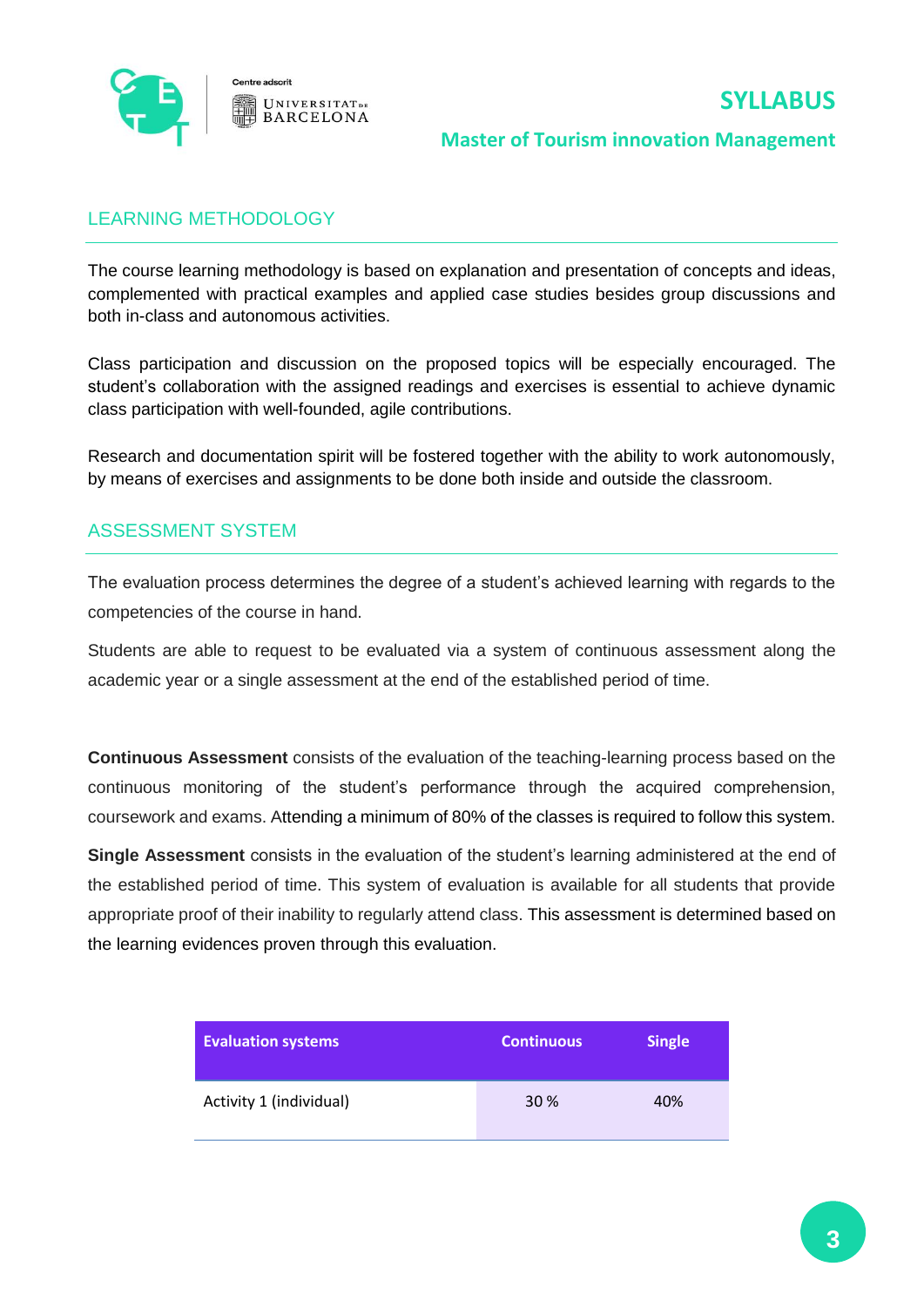

Centre adscrit **UNIVERSITAT** DE **BARCELONA** 

### **Master of Tourism innovation Management**

| Activity 2 (group)          | 30% | $---$ |
|-----------------------------|-----|-------|
| Final Activity (individual) | 40% | 60%   |

#### **Review and Reassessment of the Course**

The student has the right to review all the evidences that have been designed for the assessment of learning.

If a student fails to achieve the learning objectives of the course, in order to opt for the reassessment of the course and submit a new reassessment task, it will be mandatory to fulfil one of these conditions:

A) Students must have been awarded a mean grade of 5.0 or higher in relation to the activities carried out throughout the semester without taking into account the final exam/s (both continuous assessment and single assessment) and having attended the final exam.

B) Students must have been awarded a final minimum grade of 4.0 in the overall course.

### **REFERENCES**

AA.VV. (2008). *Uso público e interpretación del patrimonio natural y cultural*. Sevilla: Asociación para la interpretación del Patrimonio.

BALLART, J. (1997). *El patrimonio histórico arqueológico: valor y uso*. Barcelona: Ariel.

BUSQUETS, J. y CORTINA, A. (coord.). (2009). *Gestión del paisaje. Manual de protección, gestión y ordenación del paisaje*. Barcelona: Ariel.

COMA, L.; SANTACANA, J. (2010). *Ciudad educadora y patrimonio. Cookbook of heritage*. Gijón: Trea.

FERNÁNDEZ, M y OSÁCAR, E. (coord.). (2009). *El turismo cultural en el entorno del patrimonio*. Revista HER&MUS, nº. 2. Gijón: Trea.